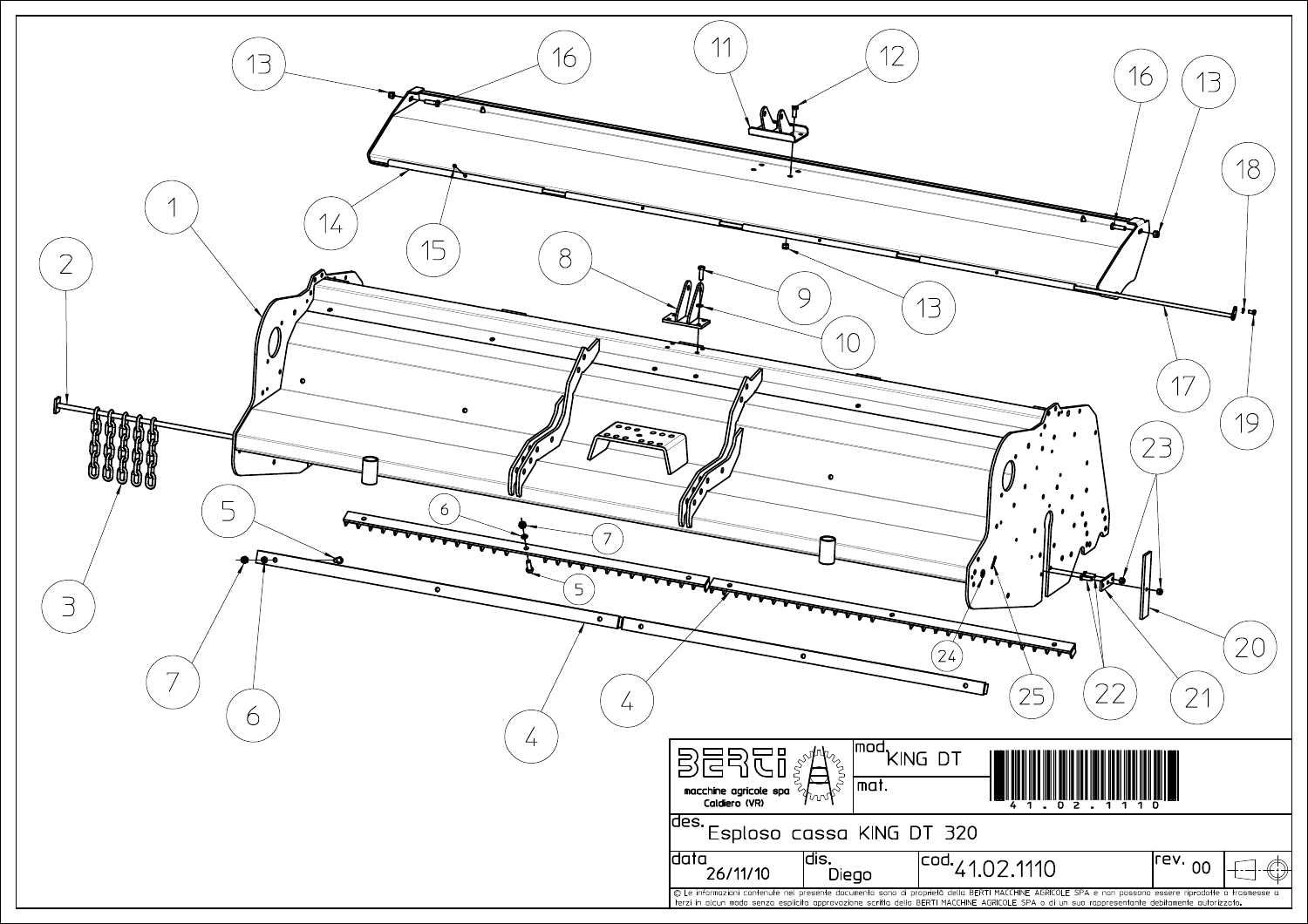## POSIZIONEDENOMINAZIONE KING DT 320<br>TA DOPPIA TRASMISSIONE CCDS/4434 1CASSA COMPLETA DOPPIA TRASMISSIONE CCDS/4434<br>PERNO PROTEZ, ANTERIORI D. 18 L=3230 PE0183230 2PERNO PROTEZ. ANTERIORI D. 18 L=3230 PE0183230<br>CATENA GENOVESE ZINCATA D. 12 6 MAGLIE CGZ01206 3 CATENA GENOVESE ZINCATA D. <sup>12</sup> 6 MAGLIE CGZ01206 4CONTROPETTINE SMONTABILE<br>VITE TE 16X40 V160402TF109 5V160402TF109N<br>RP16XXFN 6RONDELLA PIANA D. 16 DE16AL6SPGZAB 7DADO ES. 16 ALTO AUTOBL.<br>STAFFA COFANO PER MARTINETTO SF/3843 8STAFFA COFANO PER MARTINETTO<br>VITE TE 14X45 9V140452TF088N<br>RG14XXARN 10RONDELLA GROWER D. 14 0 SC/3844 11STAFFA PER COFANO IDRAULICO 12V140352TF088N DE14AL6SPGZAB 13DADO ES. 14 ALTO AUTOBL.<br>COFANO COMPLETO CORPORATIVO CO320/4440 14COFANO COMPLETO 15INGRASSATORE DRITTO IN101XXDR 16V140502PF109N<br>PE0143230 17PERNO COFANO D. 14 L = 3230 PE0143230 18RONDELLA GROWER D.10 RG10XXARZ<br>VITE TE 10X20 V100202TF088 19V100202TF088Z 20PIATTO PER CHIUSURA FIANCATA<br>PIATTO PER CHIUSURA FERITOIA PIATTO PER CHIUSURA FERITOIA 21PIATTO PER CHIUSURA FERITOIA<br>VITE TE 12X40 22V120402TF088N DE12AL6SPGZAB 23DADO ES. 12 ALTO AUTOBL.<br>RONDELLA PIANA D. 18 RONDELLA PIANA D. 18 24RONDELLA PIANA D. 18 CF005060 25**COPIGLIA FERRO 5X40**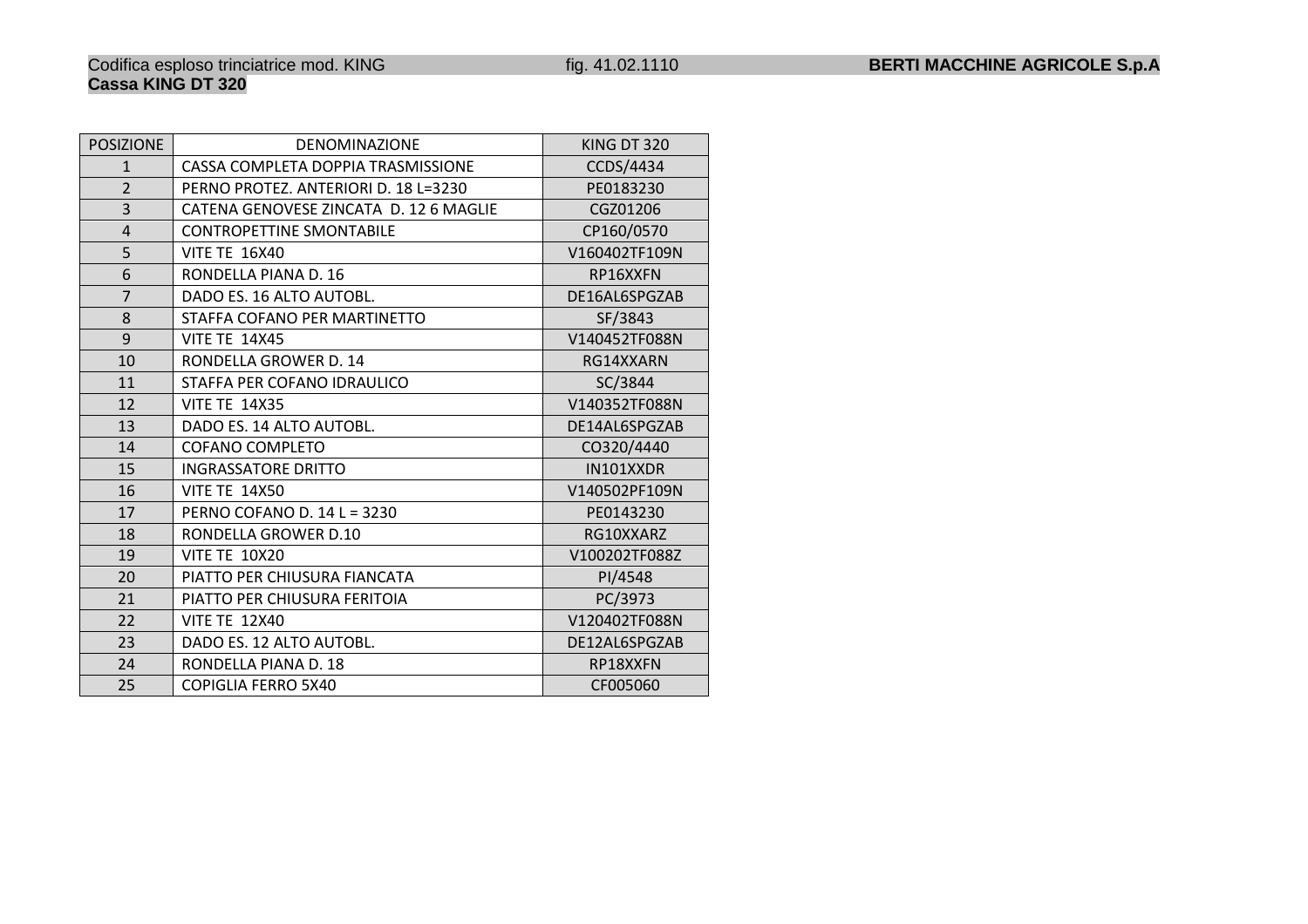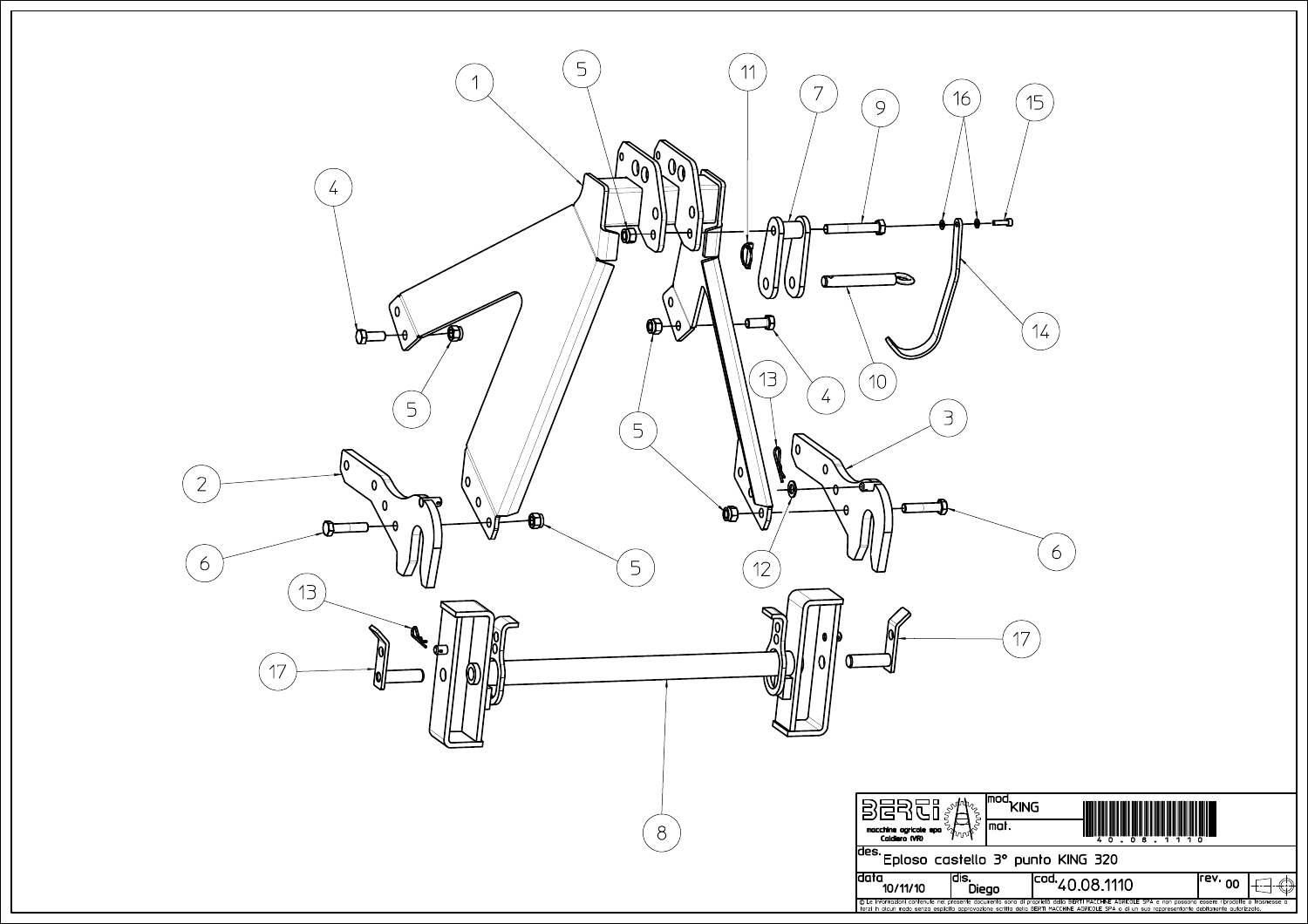| <b>POSIZIONE</b> | <b>DENOMINAZIONE</b>               | <b>KING 320</b> |
|------------------|------------------------------------|-----------------|
| $\mathbf{1}$     | <b>CASTELLO 3° PUNTO COMPLETO</b>  | CP/4490         |
| $\overline{2}$   | PIASTRA DX COMPLETA ATTACCO RAPIDO | PCDX/4504       |
| 3                | PIASTRA SX COMPLETA ATTACCO RAPIDO | PCSX/4504       |
| $\overline{4}$   | <b>VITE TE 20X50</b>               | V200502PF088N   |
| 5                | DADO ES.20 ALTO AUTOBL.            | DE20AL20015     |
| 6                | <b>VITE TE 20X90</b>               | V200902PF088N   |
| 7                | BIELLA 3° PUNTO                    | BC3/5186        |
| 8                | ATTACCO RAPIDO RINFORZATO          | AR/4505         |
| 9                | VITE FORATA 20X130                 | VF/5190         |
| 10               | SPINOTTO 25X165 ZINCATO            | SP25/3230       |
| 11               | SPINA SCATTO D.10                  | <b>SSX10Z</b>   |
| 12               | RONDELLA PIANA D.20                | RP20XXFZ        |
| 13               | SPINA ELASTICA D. 4X30             | SE04030         |
| 14               | STAFFA SOSTEGNO CARDANO ZINCATA    | SC/0352         |
| 15               | VITE TCEI 10X35                    | V100351TF088Z   |
| 16               | RONDELLA PIANA D.10                | RP10XXFN        |
| 17               | SPINOTTO PER ATTACCO RAPIDO        | SP/4507         |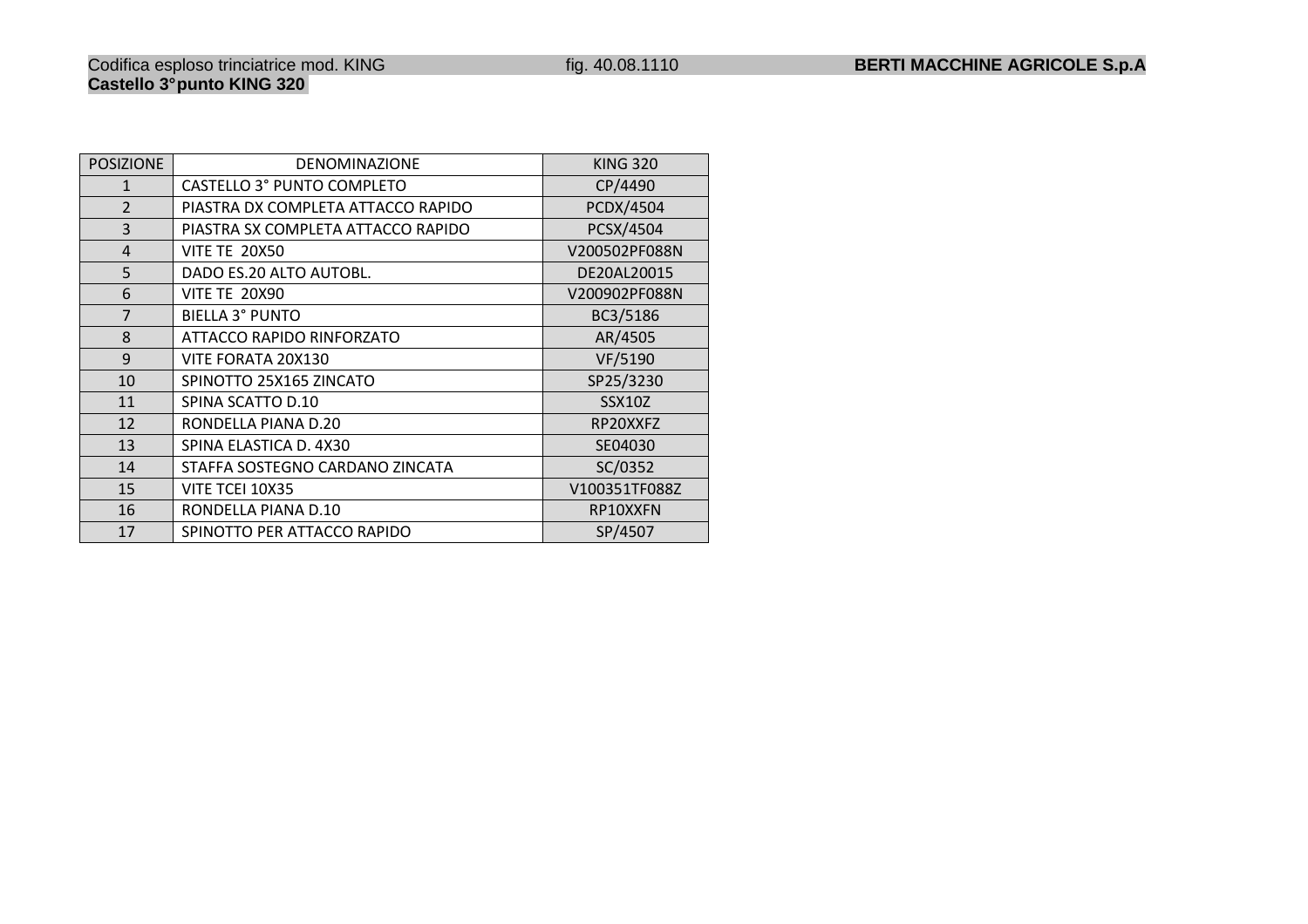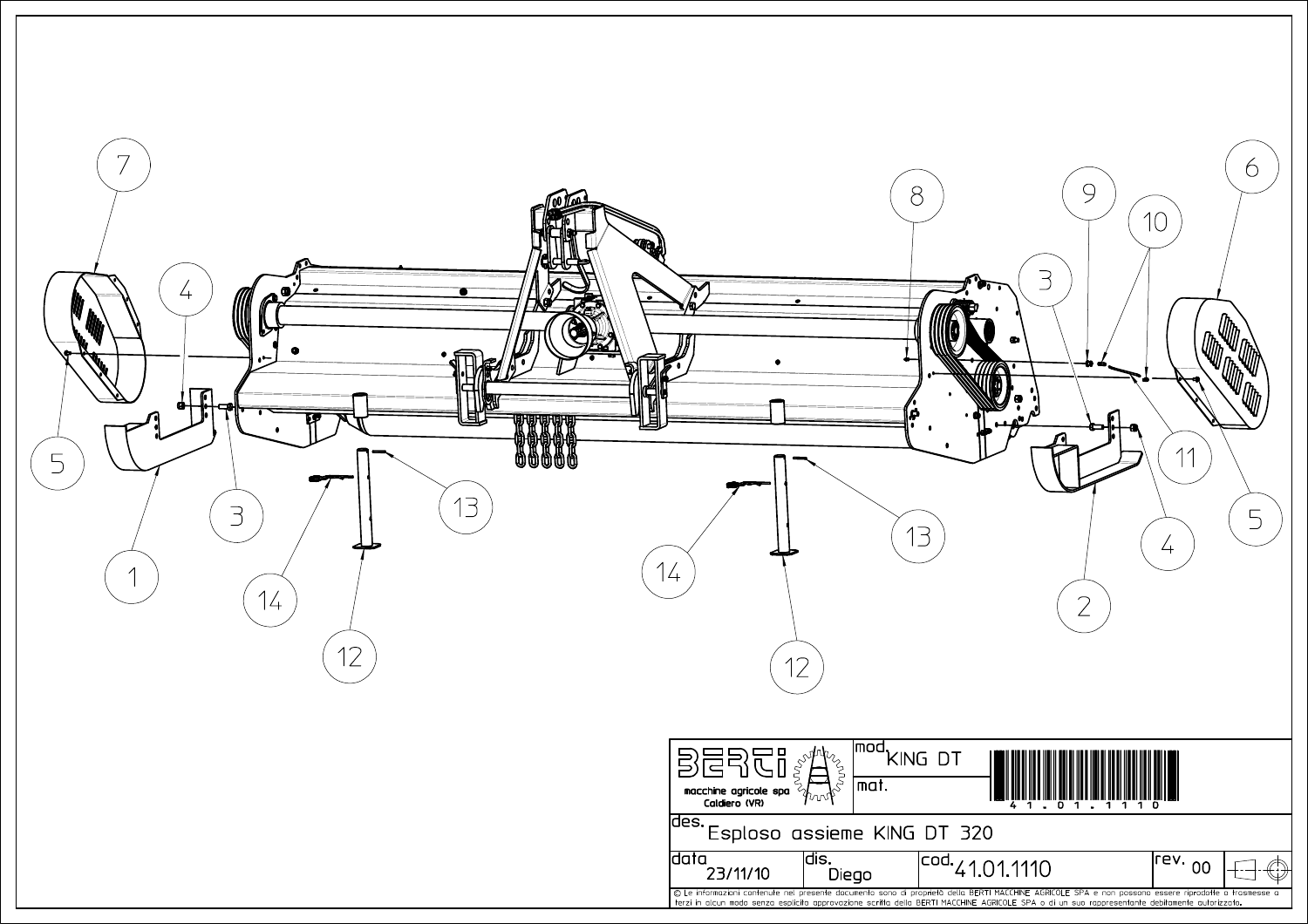| <b>POSIZIONE</b> | DENOMINAZIONE                     | <b>KING 320</b> |
|------------------|-----------------------------------|-----------------|
| $\mathbf{1}$     | SLITTA PIEGATA DX                 | SLD/1825        |
| $\overline{2}$   | <b>SLITTA PIEGATA SX</b>          | SLS/1825        |
| $\overline{3}$   | <b>VITE TE 18X45</b>              | V180452TF088N   |
| $\overline{4}$   | DADO ES. 18 ALTO AUTOBL.          | DE18AL6SPGZAB   |
| 5                | VITE TE 100X16 FLANGIATA          | V1001602TF109Z  |
| 6                | <b>CARTER TRASMISSIONE</b>        | CT/4497         |
| $\overline{7}$   | <b>CARTER DOPPIA TRASMISSIONE</b> | CTDT/4498       |
| 8                | <b>INGRASSATORE DRITTO</b>        | IN101XXDR       |
| $\mathbf{q}$     | PASSAPARETE M16X1.5               | PPI18E1615      |
| 10               | RACCORDO 90°                      | RA140690        |
| 11               | TUBO RILSAN ING. TRASMISSIONE     | TRT/4896        |
| 12               | PIEDINO APPOGGIO                  | PA48440         |
| 13               | SPINA ELASTICA D. 6X60            | SE06060         |
| 14               | MOLLA FERMO 7X55X205              | MF070550205Z    |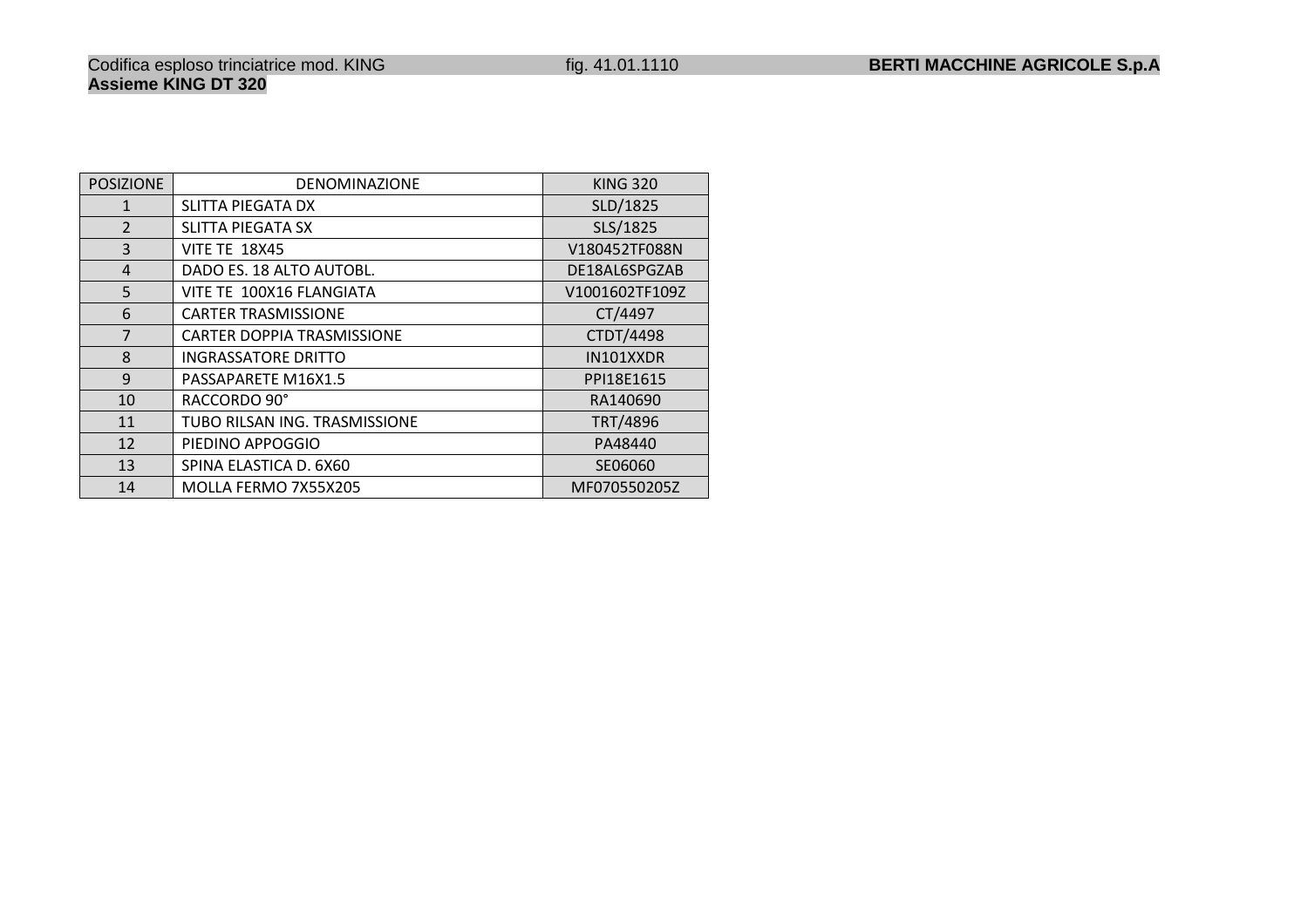

| macchine agricole spa<br>Caldiero (VR)                                                                                                                                                                                                                                                                 | Imod<br>mat.   | ING DT<br>$\bullet$  |      |  |
|--------------------------------------------------------------------------------------------------------------------------------------------------------------------------------------------------------------------------------------------------------------------------------------------------------|----------------|----------------------|------|--|
| ldes.<br>Esplso trasmissione KING DT 320                                                                                                                                                                                                                                                               |                |                      |      |  |
| 26/11/10                                                                                                                                                                                                                                                                                               | ldıs.<br>Diego | $1^{cod.}41.09.1110$ | rev. |  |
| © Le informazioni contenute nel presente documento sono di proprietà della BERTI MACCHINE AGRICOLE SPA e non possono essere riprodotte o trasmesse a<br>terzi in alcun modo senza esplicita approvazione scritta della BERTI MACCHINE AGRICOLE SPA o di un suo rappresentante debitamente autorizzato. |                |                      |      |  |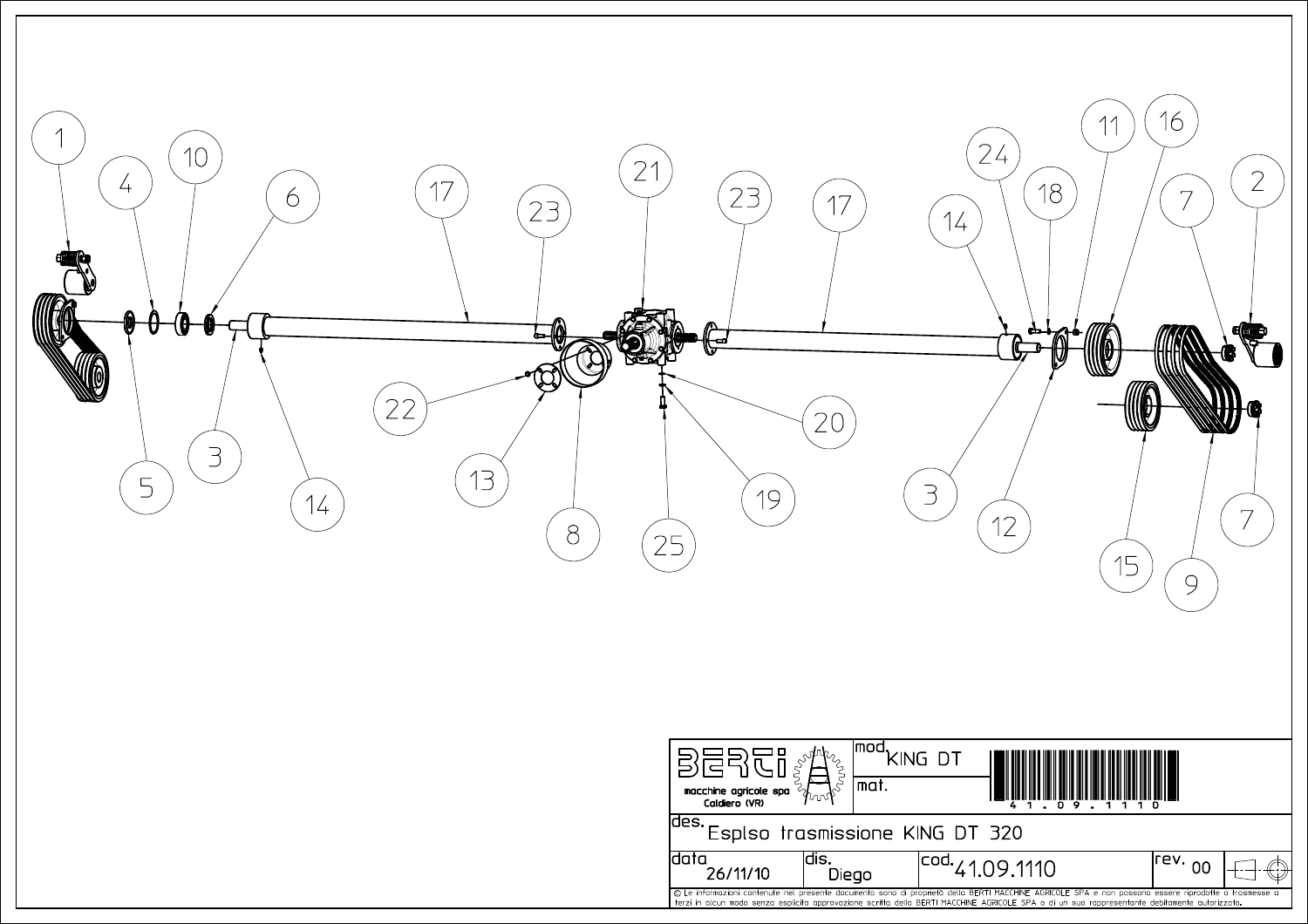FRZ/1338

IN101XXDR<br>PG212G4

RP16XXFN

S0292R12RL

V1001602TF109Z<br>V120301TF088Z

FLANGIA RINFORZO CONTROCUFFIA ZINCATA

PULEGGIA IN GHISA D. 212X4 GOLE PULEGGIA IN GHISA D. 225X4 GOLE PG212G4

PULEGGIA IN GHISA D. 225X4 GOLE PG225G4<br>PROLUNGA PER GRUPPO 292 PR320/4495

PROLUNGA PER GRUPPO 292 PR320/4495<br>RONDELLA GROWER D. 14 RG14XXARN

VITE TE 14X40<br>
VITE TE 16X40<br>
VITE TE 16X40<br>
VITE TE 16X40

5 VITE TE 16X40 V160402TF088N

R D. 16 RG16XXARN

INGRASSATORE DRITTO

RONDELLA GROWER D. 14

RONDELLA GROWER

SCATOLA INGRANAGGI T 292

VITE TE 10X16 FLANGIATA ZIGRINATA

RONDELLA PIANA D. 16

**VITE TCEI 12X30**<br>VITE TE 14X40

POSIZIONE

1

2

3

4

5

6

7

8

9

10

11

12

13

14

15

16

17

18

19

20

21

22

23

24

25

| <b>ZIONE</b>   | <b>DENOMINAZIONE</b>                   | KING DT 320 (PTO 1000) |
|----------------|----------------------------------------|------------------------|
| $\mathbf{1}$   | TENDITORE AUTOMATICO DT TRASMISSIONE 4 | Esploso Cod.           |
|                | <b>CINGHIE</b>                         | 00.09.1110.0003        |
| $\overline{2}$ | TENDITORE AUTOMATICO TRASMISSIONE 4    | Esploso Cod.           |
|                | <b>CINGHIE</b>                         | 00.09.1110.0002        |
| 3              | ALBERO PROLUNGA GRUPPO 292             | AP320/4494             |
| 4              | ANELLO SEEGER INTERNO 100              | ASI100                 |
| 5              | ANELLO TENUTA 45X100X10                | AT04510010             |
| 6              | ANELLO TENUTA 50X 90X10 DOPPIO LABBRO  | AT05009010             |
| 7              | CALETTATORE D. 40X65                   | CA4065                 |
| 8              | <b>CONTROCUFFIA FORATA D. 28</b>       | <b>CC005</b>           |
| 9              | CINGHIA TRASMISSIONE XPB 1800          | <b>CIXPB1800</b>       |
| 10             | <b>CUSCINETTO RADIALE A SFERA</b>      | CRS06309               |
| $\overline{1}$ | DADO ES. 14 ALTO AUTOBL.               | DE14AL6SPGZAB          |
| $\overline{2}$ | <b>FLANGIA PER PROLUNGA</b>            | FP/4502                |
|                |                                        |                        |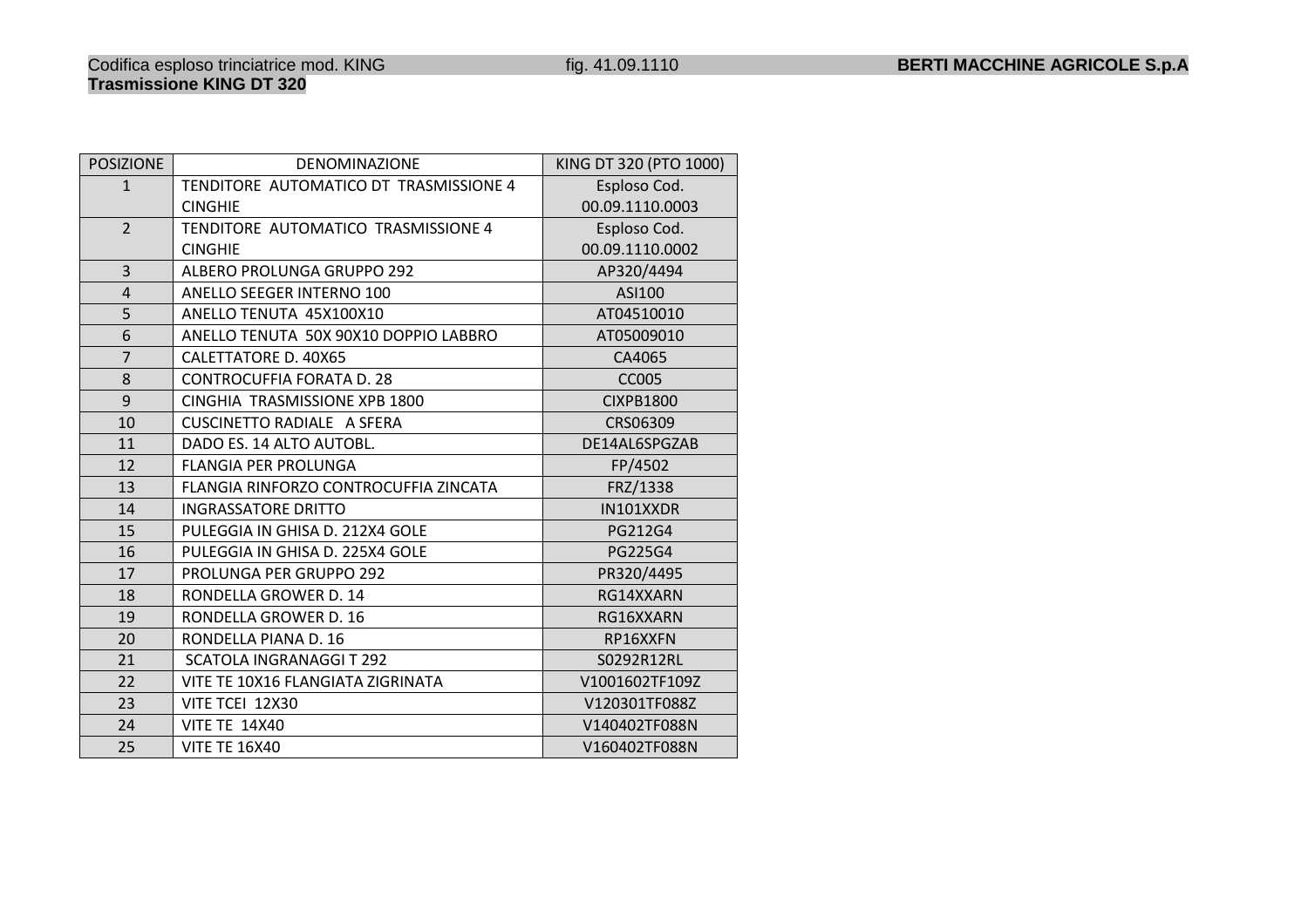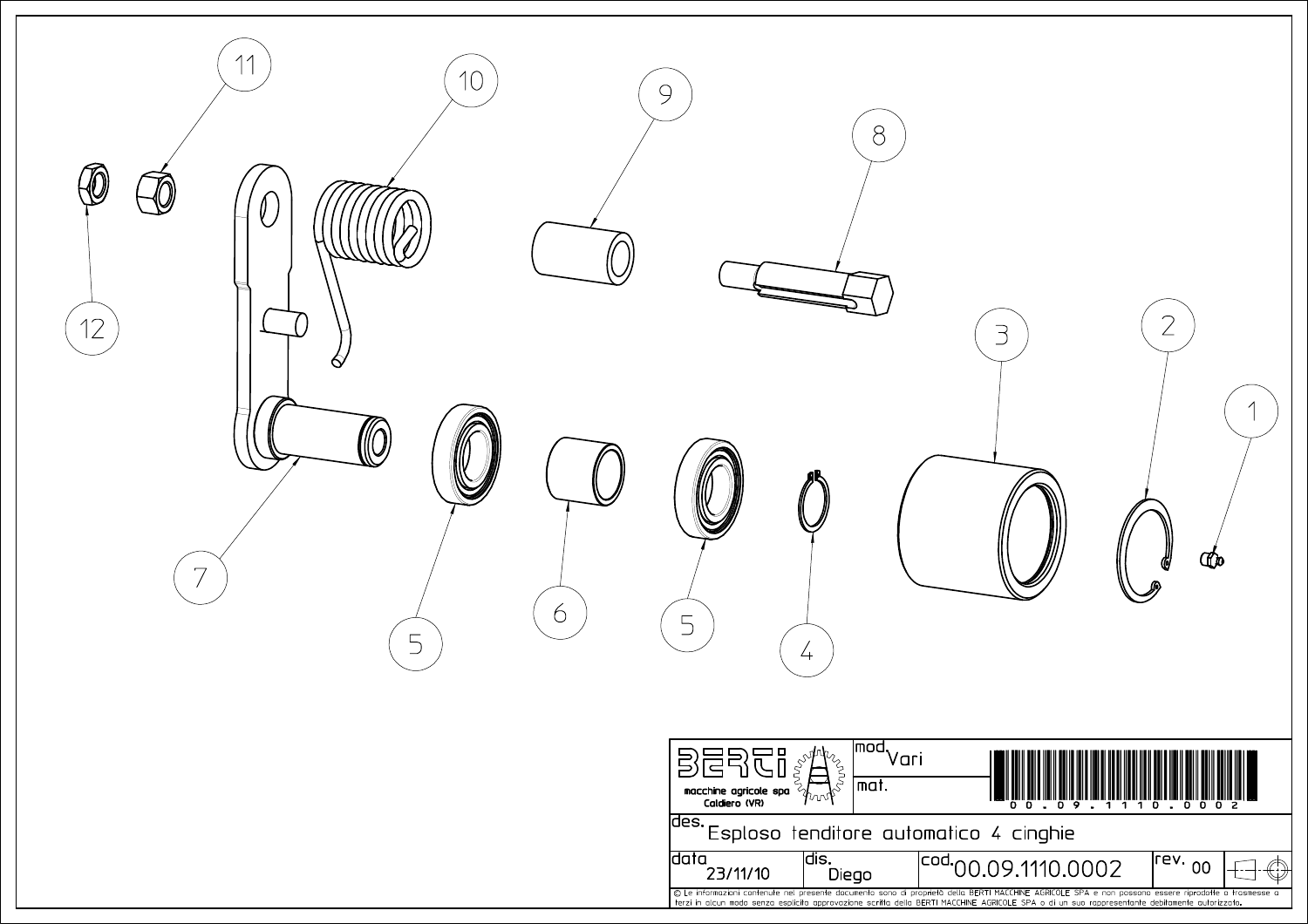| <b>POSIZIONE</b> | <b>DENOMINAZIONE</b>                    |                |
|------------------|-----------------------------------------|----------------|
| 1                | <b>INGRASSATORE DRITTO</b>              | IN101XXDR      |
| $\overline{2}$   | <b>ANELLO SEEGER INTERNO 80</b>         | ASI080         |
| 3                | <b>TUBO PER TENDICINGHIA</b>            | TT/2514        |
| 4                | ANELLO SEEGER ESTERNO 40                | ASE040         |
| 5                | <b>CUSCINETTO RADIALE SFERA</b>         | CRS062081RS    |
| 6                | DISTANZIALE PER TENDICINGHIA            | DT/2516        |
| $\overline{7}$   | PIASTRA COMPLETA TENDICINGHIA 4 CINGHIE | PC/4474        |
| 8                | PERNO M20X1.5SX TENDICINGHIA 4 CINGHIE  | PT/4473        |
| 9                | TUBO SU PIASTRA TENDICINGHIA 4 CINGHIE  | TR/4476        |
| 10               | <b>MOLLA PER TENDICINGHIA</b>           | MO/4456        |
| 11               | DADO ES. NORMALE M20X1.5 SX             | DE20N06SP15SXN |
| 12               | DADO ES. BASSO M20X1.5 SX               | DE20BA6SP15SXN |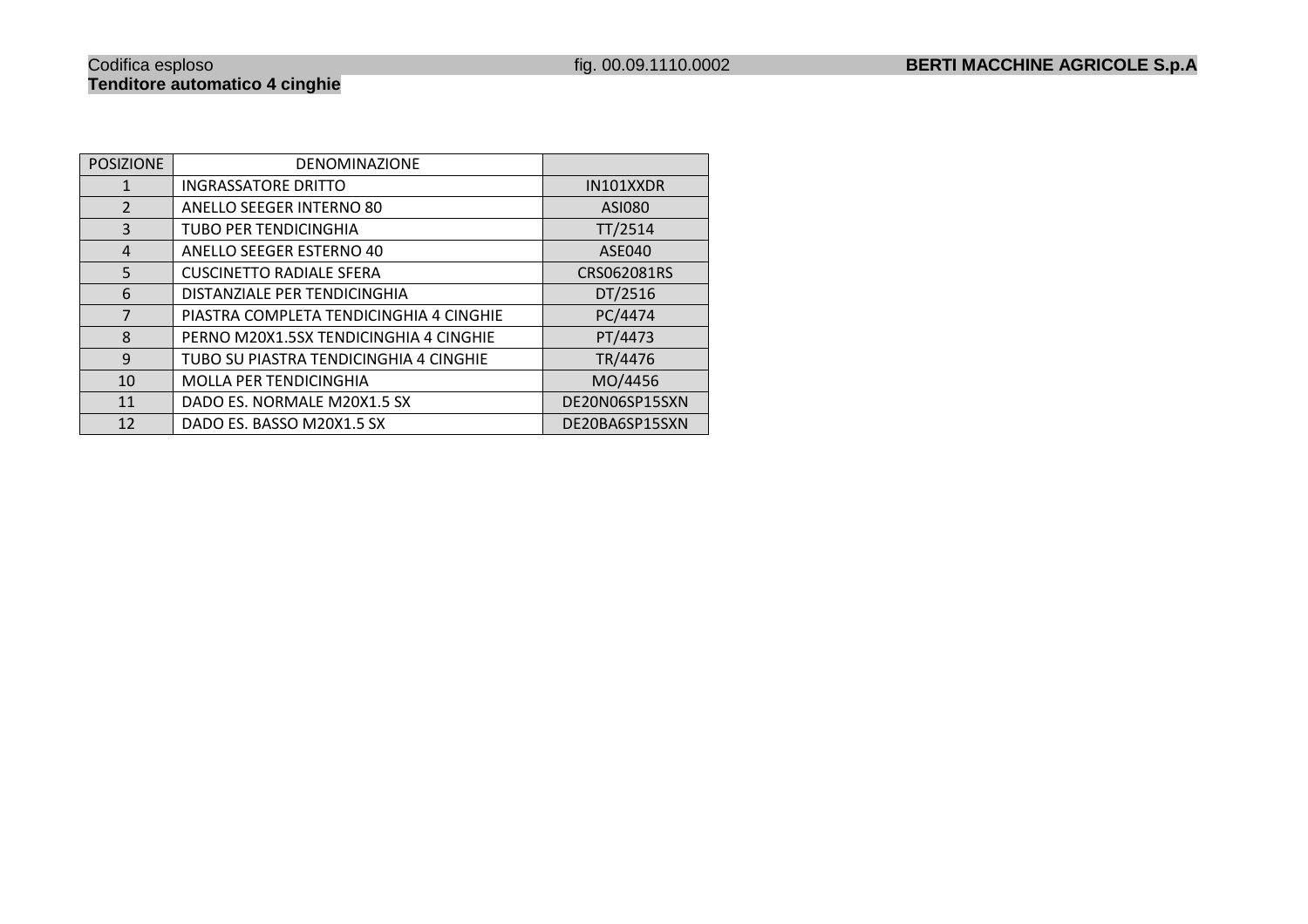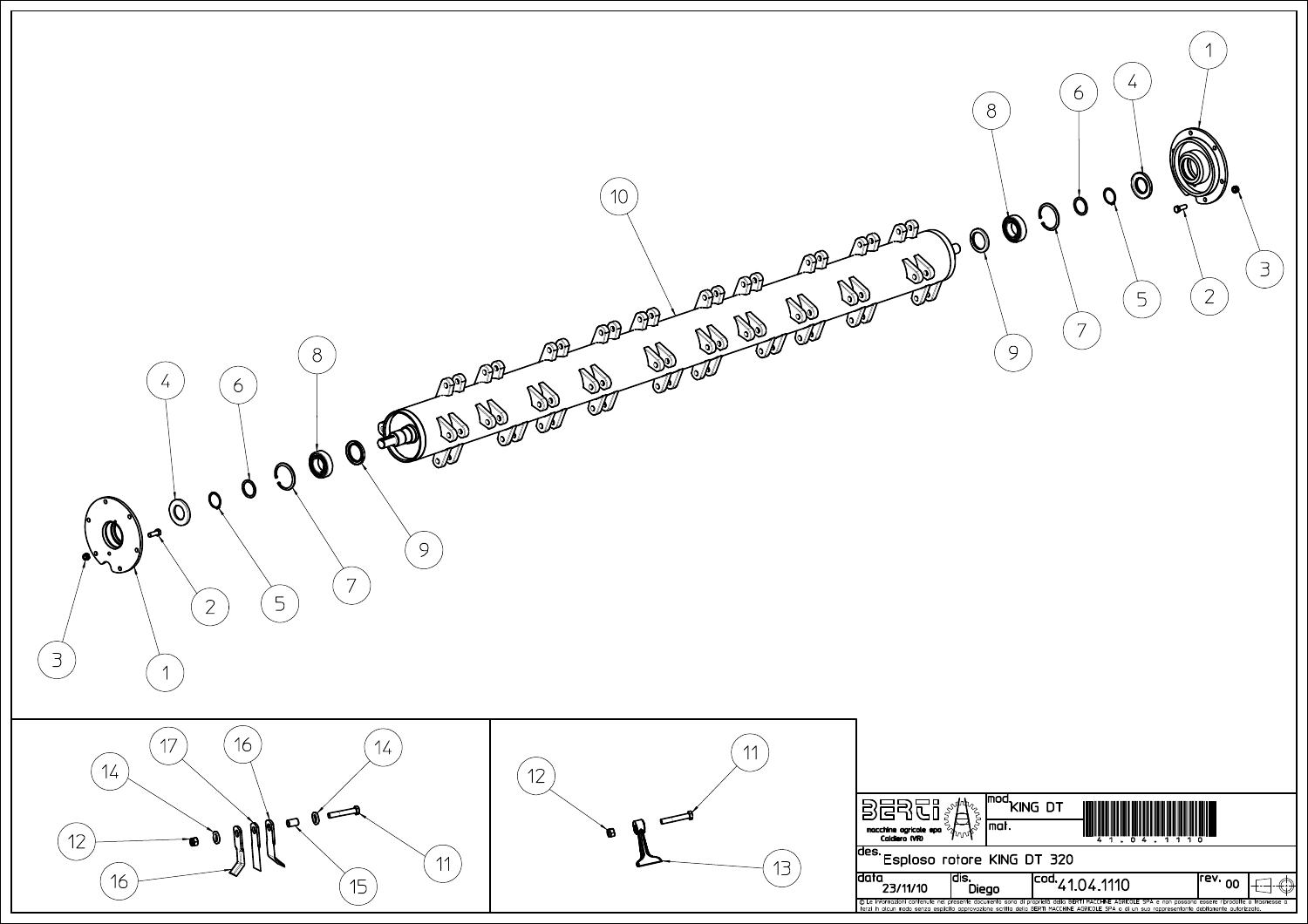## Codifica esploso trinciatrice mod. KING fig. 41.04.1110 **BERTI MACCHINE AGRICOLE S.p.A Rotore KING doppia trasmissione 320**

| <b>POSIZIONE</b> | <b>DENOMINAZIONE</b>                   | <b>KING 320</b>  |
|------------------|----------------------------------------|------------------|
| $\mathbf{1}$     | <b>SUPPORTO ROTORE 219</b>             | SR219/4500       |
| $\overline{2}$   | <b>VITE TE 16X45</b>                   | V160452TF088Z    |
| 3                | DADO ES. 16 ALTO AUTOBL.               | DE16AL6SPGZAB    |
| $\overline{4}$   | ANELLO TENUTA 60X110X12 DOPPIO LABBRO  | AT06011012       |
| 5                | ANELLO SEEGER ESTERNO 60               | ASE060           |
| 6                | RONDELLA DI SUPPORTO                   | <b>RS060</b>     |
| $\overline{7}$   | <b>ANELLO SEEGER INTERNO 110</b>       | ASI110           |
| 8                | <b>CUSCINETTO ORIENTABILE A RULLI</b>  | COR22212         |
| 9                | ANELLO TENUTA 70X100X10                | AT07010010       |
| 10               | ROTORE BIL. D. 219 DOPPIA TRASMISSIONE | RB219DTT320/4535 |
| 11               | <b>VITE TE 20X120</b>                  | V201204PF109N    |
| 12               | DADO ES. 20 ALTO AUTOBL.               | DE20AL20015      |
| 13               | MAZZA TIPO "T" FORGIATA                | MT/3507          |
| 14               | RONDELLA 29x50 SP. 8                   | RO295008         |
| 15               | <b>BUSSOLA CEMENTATA</b>               | BC283L40         |
| 16               | <b>COLTELLO</b>                        | C6008F28         |
| 17               | <b>COLTELLO DRITTO</b>                 | CD6008F28        |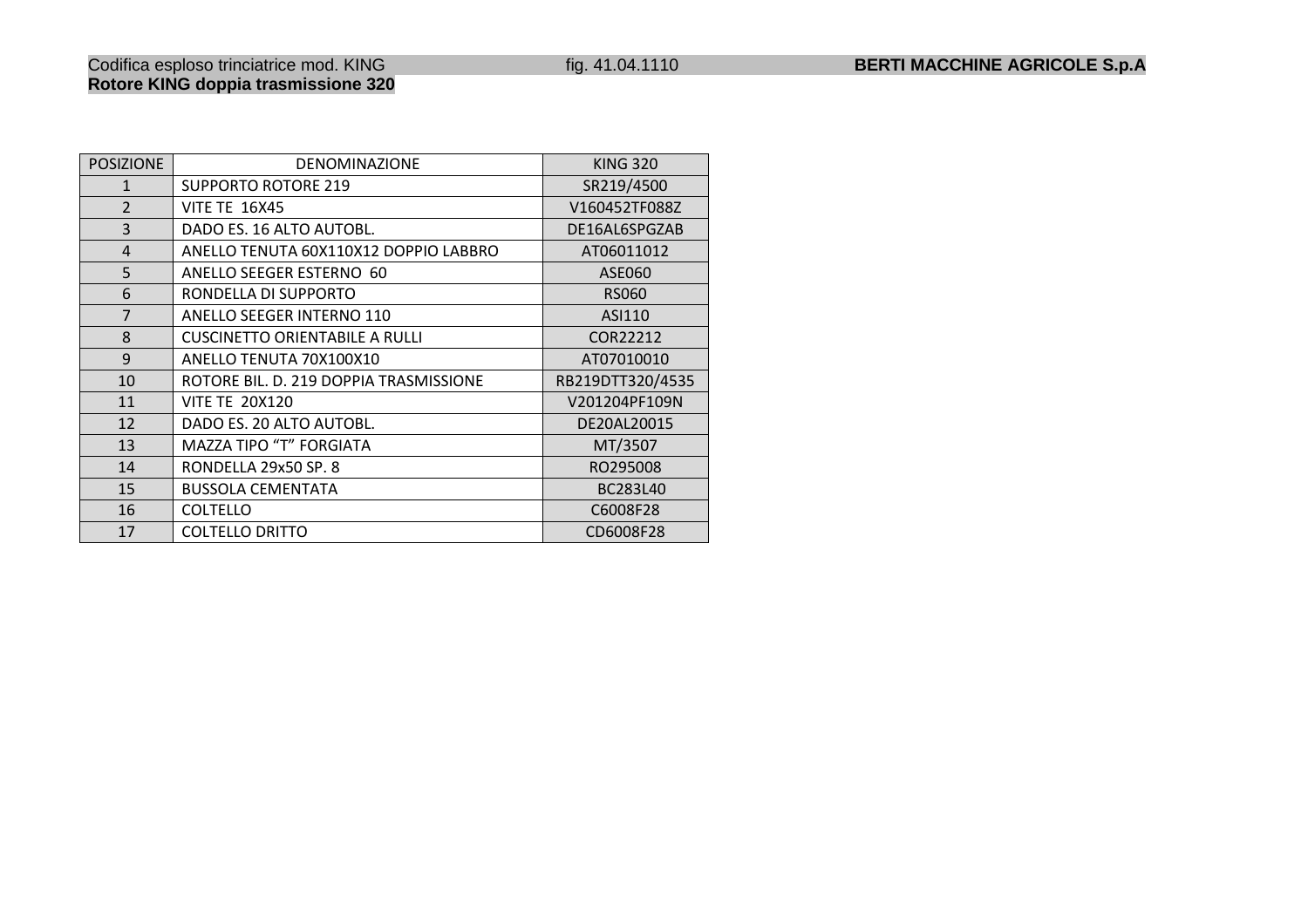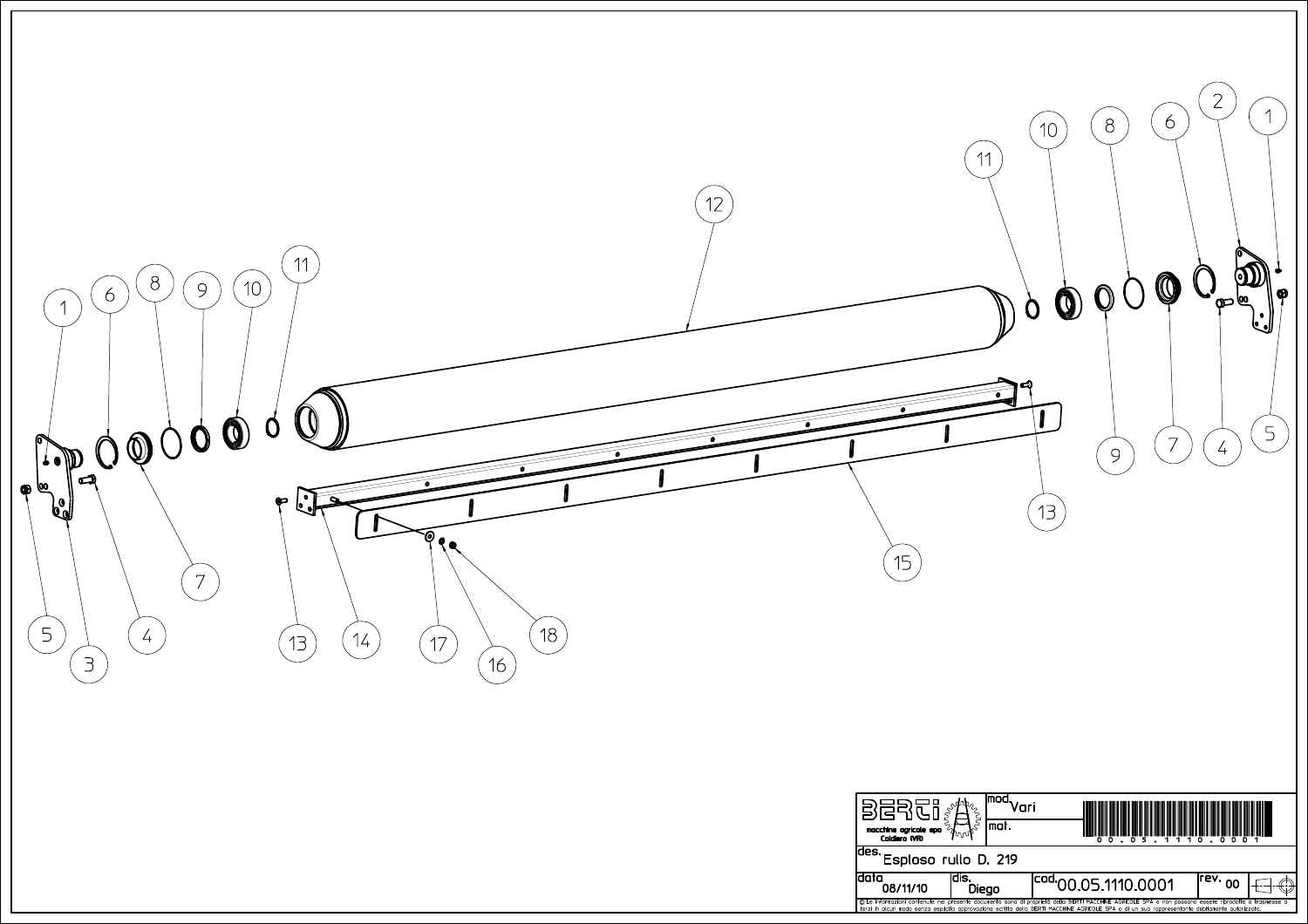| <b>POSIZIONE</b> | <b>DENOMINAZIONE</b>                  | 250              | 270              | 285              | 300              | 320              |
|------------------|---------------------------------------|------------------|------------------|------------------|------------------|------------------|
|                  | <b>INGRASSATORE DRITTO</b>            | IN101XXDR        | IN101XXDR        | IN101XXDR        | IN101XXDR        | IN101XXDR        |
| $\overline{2}$   | PIASTRA SX COMPLETA RULLO D. 219      | PR219SX/4538     | PR219SX/4538     | PR219SX/4538     | PR219SX/4538     | PR219SX/4538     |
| 3                | PIASTRA DX COMPLETA RULLO D. 219      | PR219DX/4538     | PR219DX/4538     | PR219DX/4538     | PR219DX/4538     | PR219DX/4538     |
| 4                | <b>VITE TE 18X45</b>                  | V180452TF088N    | V180452TF088N    | V180452TF088N    | V180452TF088N    | V180452TF088N    |
| 5                | DADO ES. 18 ALTO AUTOBL.              | DE18AL6SPGZAB    | DE18AL6SPGZAB    | DE18AL6SPGZAB    | DE18AL6SPGZAB    | DE18AL6SPGZAB    |
| 6                | ANELLO SEEGER INTERNO 110             | ASI110           | ASI110           | ASI110           | ASI110           | ASI110           |
|                  | <b>GABBIA PARAOLIO</b>                | GP193/4489       | GP193/4489       | GP193/4489       | GP193/4489       | GP193/4489       |
| 8                | <b>GUARNIZIONE OR 4400</b>            | GOR4400          | GOR4400          | GOR4400          | GOR4400          | GOR4400          |
| 9                | ANELLO TENUTA 70X90X10                | AT07009010       | AT07009010       | AT07009010       | AT07009010       | AT07009010       |
| 10               | <b>CUSCINETTO ORIENTABILE A RULLI</b> | <b>CORE22212</b> | <b>CORE22212</b> | <b>CORE22212</b> | <b>CORE22212</b> | <b>CORE22212</b> |
| 11               | ANELLO SEEGER ESTERNO 60              | ASE060           | ASE060           | ASE060           | ASE060           | ASE060           |
| 12               | RULLO LIVELLATORE SALDATO D. 219      | RL219250/4537    | RL219270/4537    | RL219285/4537    | RL219300/4537    | RL219320/4537    |
| 13               | VITE TSPEI 12X35                      | V120353TF109N    | V120353TF109N    | V120353TF109N    | V120353TF109N    | V120353TF109N    |
| 14               | SOSTEGNO RASCHIATORE                  | SRTBM250         | SRTBM270         | <b>SRTBM2850</b> | SRKTBM300        | SRKING320        |
| 15               | RASCHIA FANGO SP. 6 L=3180            | RF062480         | RF062680         | RF062830         | RF062980         | RF063180         |
| 16               | RONDELLA GROWER D. 12                 | RG12XXARN        | RG12XXARN        | RG12XXARN        | RG12XXARN        | RG12XXARN        |
| 17               | RONDELLA PIANA D. 12,5X36             | <b>RF1236FN</b>  | <b>RF1236FN</b>  | <b>RF1236FN</b>  | <b>RF1236FN</b>  | <b>RF1236FN</b>  |
| 18               | DADO ES. 12 ALTO                      | DE12AL6SPGN      | DE12AL6SPGN      | DE12AL6SPGN      | DE12AL6SPGN      | DE12AL6SPGN      |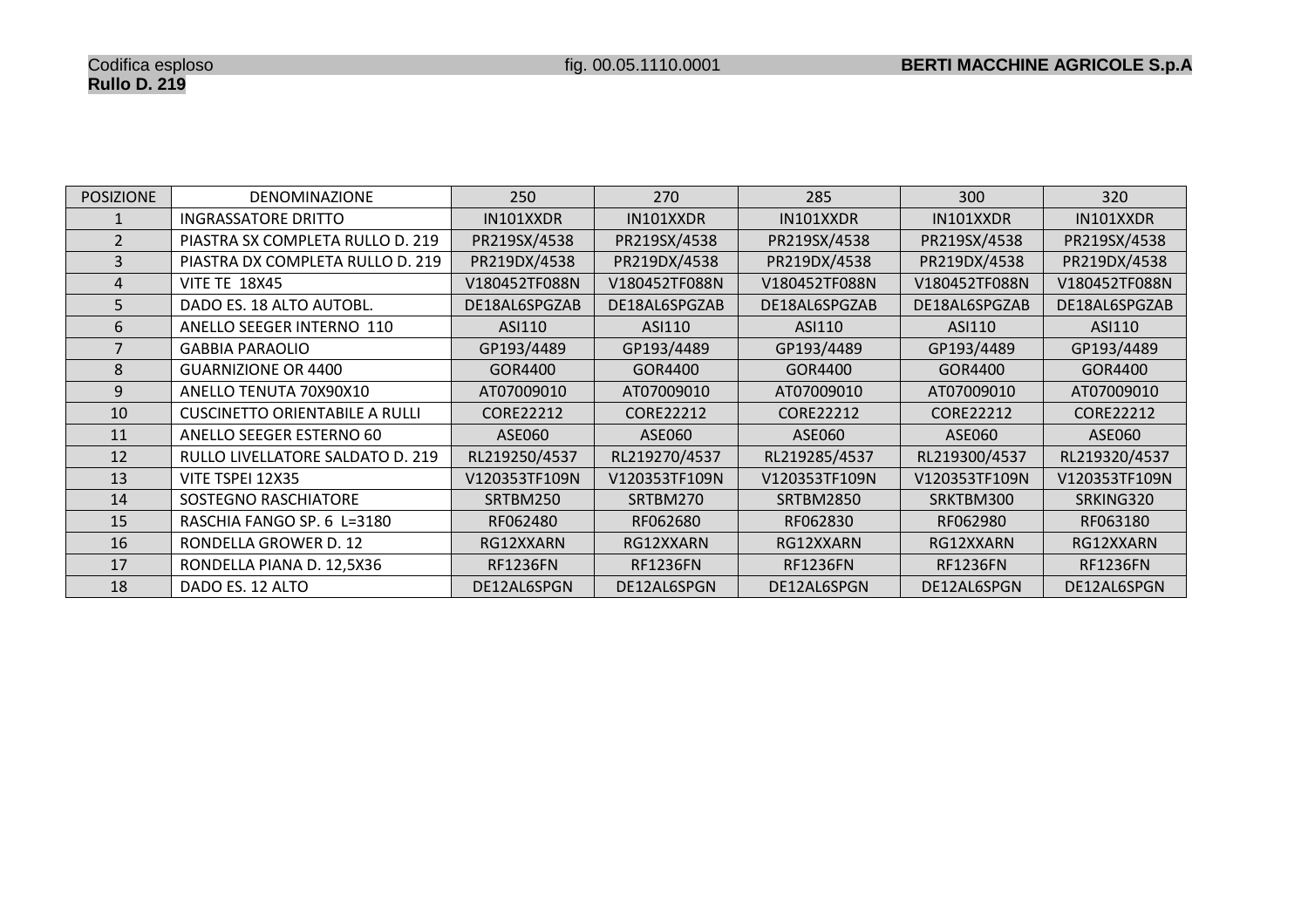